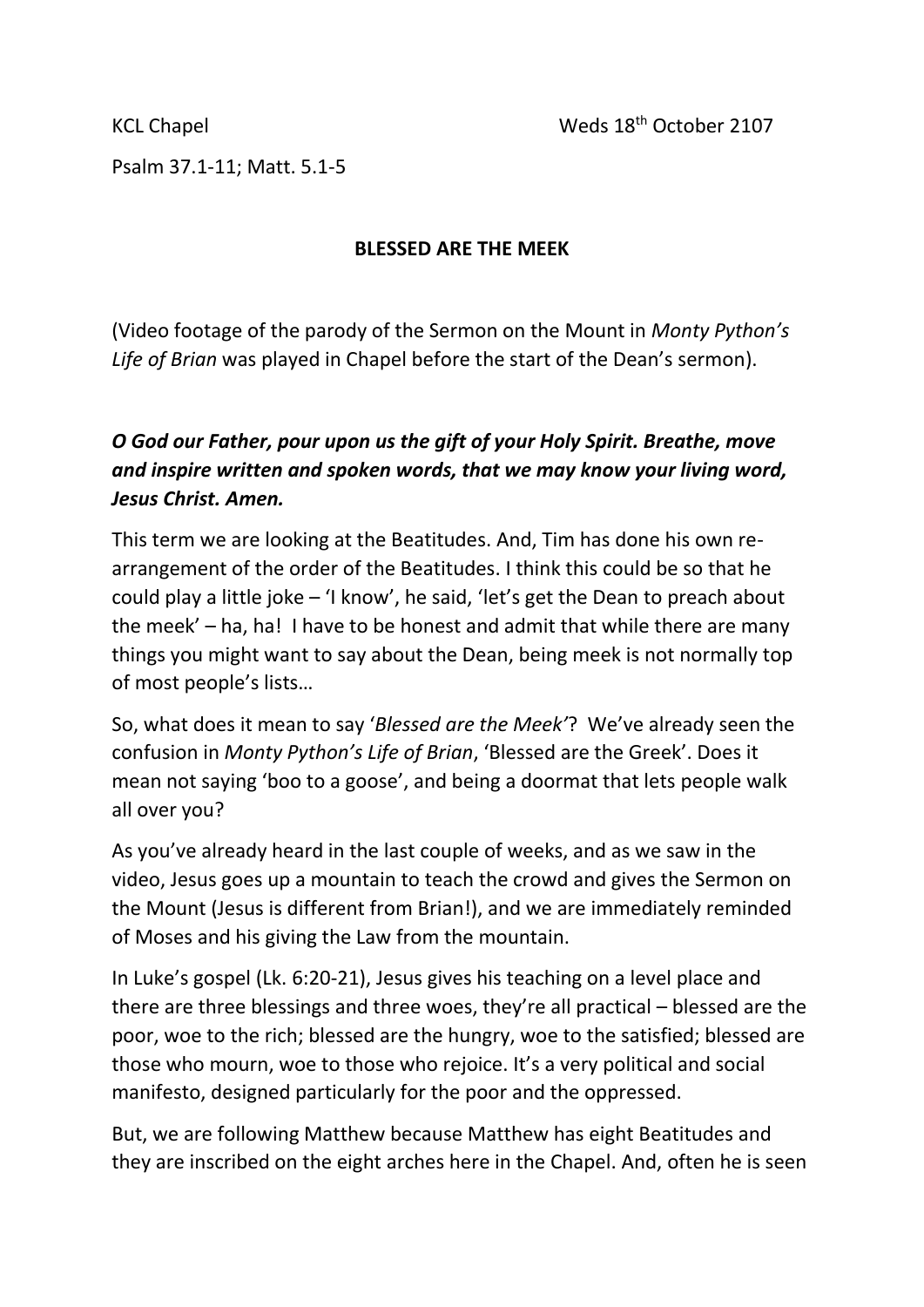as more 'spiritual'. Last week, we looked at 'the poor in spirit', and in a couple of weeks' time, we'll come on to those who hunger and thirst for righteousness. So, the accusation is - has Matthew dumbed down or anaesthetised the radical message of Jesus, making it nice and spiritual, not just about the poor and hungry but those who are poor in spirit or those who are hungry for righteousness' sake?

The order of the Beatitudes can look a little confusing. There is one order in the gospel, there is a different order here on the arches and there is a different order in the Chapel term card.

Starting on the bottom right arch, we see the first Beatitude, '*Blessed are the poor in spirit'* that we looked at last week, then we cut across to the bottom left arch to see the second, '*Blessed are those who mourn',* then back to the right for the third, '*Blessed are the meek'* which we are looking at today, then across again for the fourth, '*Blessed are those who hunger and thirst for righteousness'*, then back again for the fifth, '*Blessed are the merciful'*, then we have the sixth, '*Blessed are the pure in heart*' and then does seven and eight. But, it is interesting to me that 'the poor in spirit' and 'the meek' are next to one another on the arches, in the same way in which Tim has put them next to one another in the order for this term, because, actually, they fit together very well.

'*Blessed are the poor in spirit, for theirs is the kingdom of heaven*' (Matt. 5:3); '*Blessed are the meek, for they will inherit the earth*' (Matt. 5:5). This is a Hebrew parallelism, the kind of thing we find all the time in the Psalms. Think of Ps. 8:4, '*what is man that you are mindful of him, and the son of man that you care for him?*' It's often a way of saying the same thing in different words, and it happens all the way through the Psalms and all the way through the Prophets, and so on. In Ps. 37:10 we read, '*In just a little while, the wicked will be no more; though you look carefully at his place, he will not be there*.' The second half mirrors the first, and this gives us the whole history of Anglican chant where Psalms are sung backwards and forwards in two halves across cathedrals and in places like this chapel.

So, if originally, perhaps, they may have formed a Hebrew parallelism, does this give us an idea about what 'meek' really means? Jesus says, '*Blessed are the poor in spirit, for theirs is the kingdom of heaven'* (Matt. 5:3); '*Blessed are the meek, for they will inherit the earth*' (Matt. 5:5). Well, we've seen the confusion already in *Life of Brian* with the classic idea, '*Blessed are the*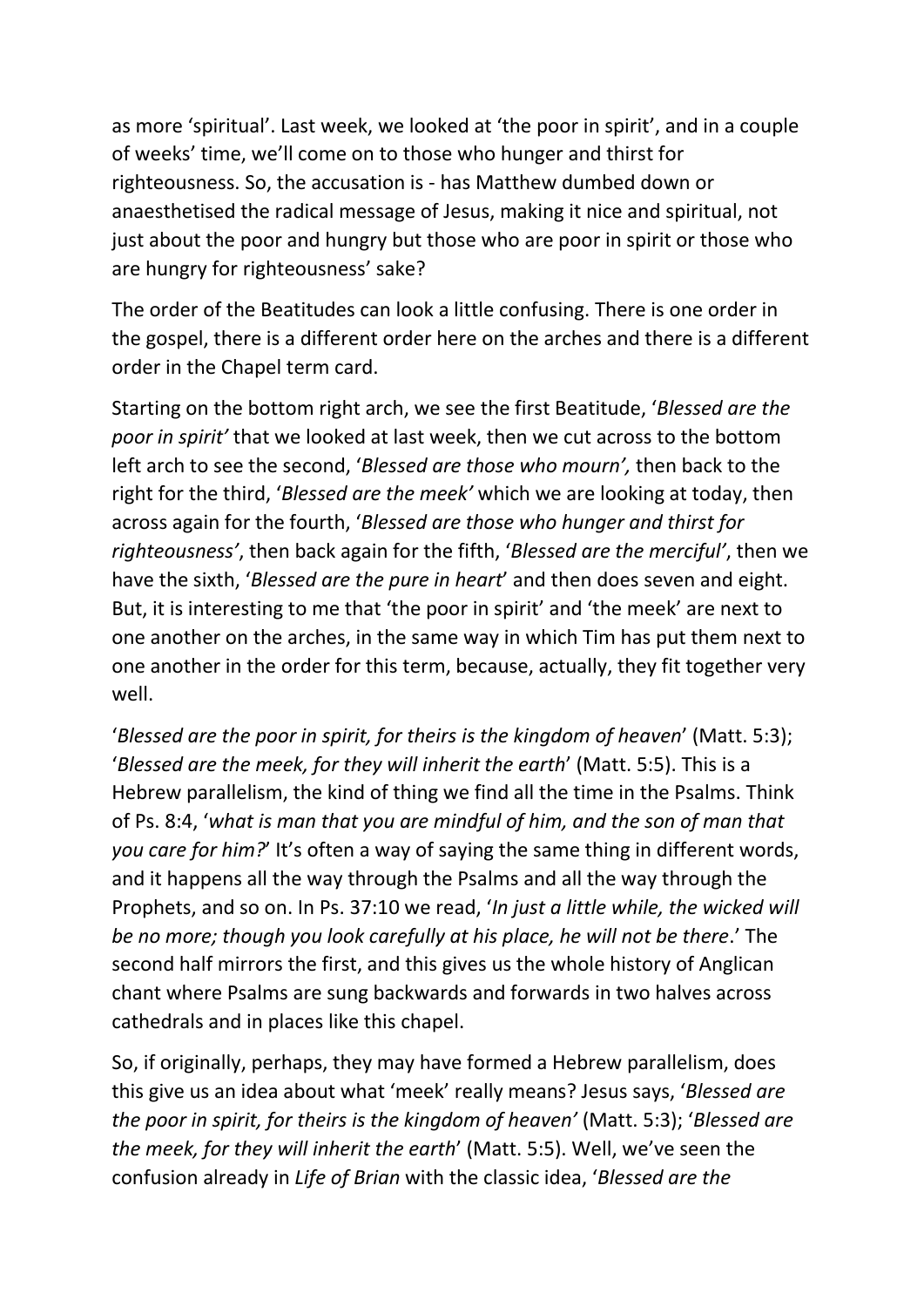*cheesemakers'*, which is what is misheard by those at the back (as opposed to '*Blessed are the peacemakers'*), and that wonderful parody of the guy who in the scripture is called Gregory, a wealthy man, who, when asked by Mrs Gregory, '*Ahh, what's so special about the cheesemakers?*', replies, '*Well, obviously, this is not meant to be taken literally. It refers to any manufacturers of dairy products*.' And, then, a man mishears and quotes, '*Blessed are the Greek*' (as opposed to '*Blessed are the meek*'), and Mrs Big Nose corrects him and replies, '*Oh, it's the meek! Blessed are the meek! Oh, that's nice, isn't it? I'm glad they're getting something, 'cause they have a hell of a time.'* Who are these meek and why are they having a hell of a time?

'*Blessed are the meek*' (Matt. 5:5), which in Greek reads: μακάριοι οἱ πραεῖς. The Greek word for meek, '*praeis*', is used a lot to translate in this Greek version of the Old Testament, the Septuagint, the Hebrew '*anawim'* – the humble poor. And, we have that also in Ps. 37:11, '*But the meek shall inherit the land and delight themselves in abundant peace*', again it's the '*anawim*', the humble poor, who shall inherit the land. And, this Hebrew word, '*anawim*', is often also translated by the word '*ptōxós*', οἱ πτωχοὶ, which means 'beggar' or 'poor' and this was the focus of last week's sermon. '*Blessed are the poor in spirit*' (Matt. 5:3), '*Blessed are the meek*' (Matt. 5:5) - both of these words are used to translate the same Hebrew term, and to make it absolutely clear, Matthew adds to '*ptōxós*', 'beggar', 'poor', with τῷ πνεύματι, Greek for 'in spirit', and it is the 'poor in spirit' who are connected to the humble poor. So, we're back to the parallelism. Actually, the people who are being blessed are the same people, 'the poor in spirit' and 'the meek' are both the same translation of the Hebrew word '*anawim*', and that's the word that is used for the humble poor throughout the Old Testament. The humble poor, those who have to trust God for everything, as opposed to the proud rich, the confident, those who are trusting in their own resources and who know it all - hence Gregory and his exposition of scripture. As Mrs Big Nose says about the meek, '*they have a hell of a time'*!

Well, if 'the poor in spirit' and 'the meek' represent different ways of referring to the same thing, is it possible that this is also the case with '*the kingdom of heaven'* (Matt. 5:3), and '*inherit the earth*' (Matt. 5:5) or '*inherit the land*' (Ps. 37:11).

The word 'inherit', of course, for us sounds like something that happens after someone dies – what you get is a bequest or a legacy. The actual word in the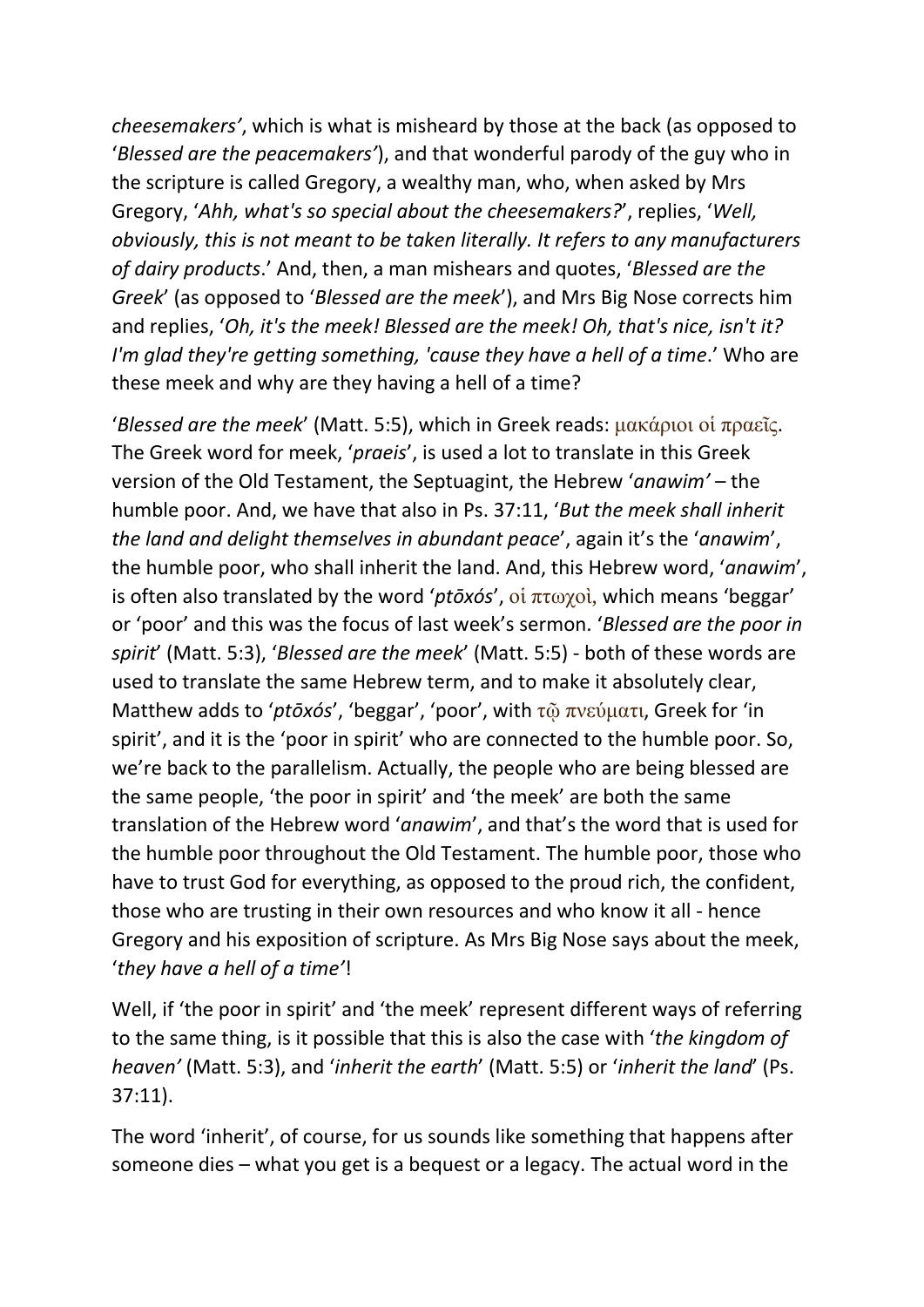Greek, '*klēronoméō*', refers to an 'allotment' – not where you go off and grow your vegetables! – but, how the land was divided up, by lot, and different tribes had their allotted share. This word is used throughout the Old Testament for the allotment, or the allotted sections, of the Promised Land and the earth and you will find this in Deuteronomy 4:1 & 16:20 and right across the Psalms (notably, Ps. 68:36). Also, this word is often translated not as 'inherit', but as 'possess'. So, we have this Hebrew parallel, that the poor get the kingdom of heaven and the meek get the land.

What we actually have here are different ways of saying the same thing. The humble poor, the downtrodden, the oppressed, the hungry, the marginalised – they are the ones who turn to God and who receive God's blessings and his gifts because they have nowhere else to turn and they are special and precious to God.

Throughout Ps. 37, which we had read earlier, we are told not to fret because of the wicked and wrongdoers (verse 1), but instead to trust in the Lord and do good and you will live in the land (verse 3). Or, in verses 7-8, '*Be still before the LORD, and wait patiently for him; do not fret over those who prosper in their way, over those who carry out evil devices. Refrain from anger, and forsake wrath. Do not fret—it leads only to evil'*. And, then, the Psalmist gives the warning that it is God's job to deal with the wicked, '*For the wicked shall be cut off, but those who wait for the LORD shall inherit the land. Yet a little while, and the wicked will be no more; though you look diligently for their place, they will not be there. But the meek shall inherit the land, and delight in abundant prosperity'* (verses 9-11).

So, maybe Matthew is not spiritualising or dumbing down or politicising Jesus' message – and it's not so different from Luke, after all. Luke is being blunt for Gentiles with his references to the 'poor' and 'hungry' and 'mourning' – Matthew is writing for readers who are attuned to the language of the Septuagint (LXX), the Greek version of Hebrew scriptures, and they would immediately recognise these words and phrases about the 'poor' and 'meek' and 'inheriting (or possessing) the land'.

And, what Jesus is saying in this Beatitude, and there is an argument that this runs through all of the Beatitudes, is that he challenges our notion of power and authority – those who are jealous of their position, and looking for a fight – and I thought it was really interesting in the *Life of Brian* that this was